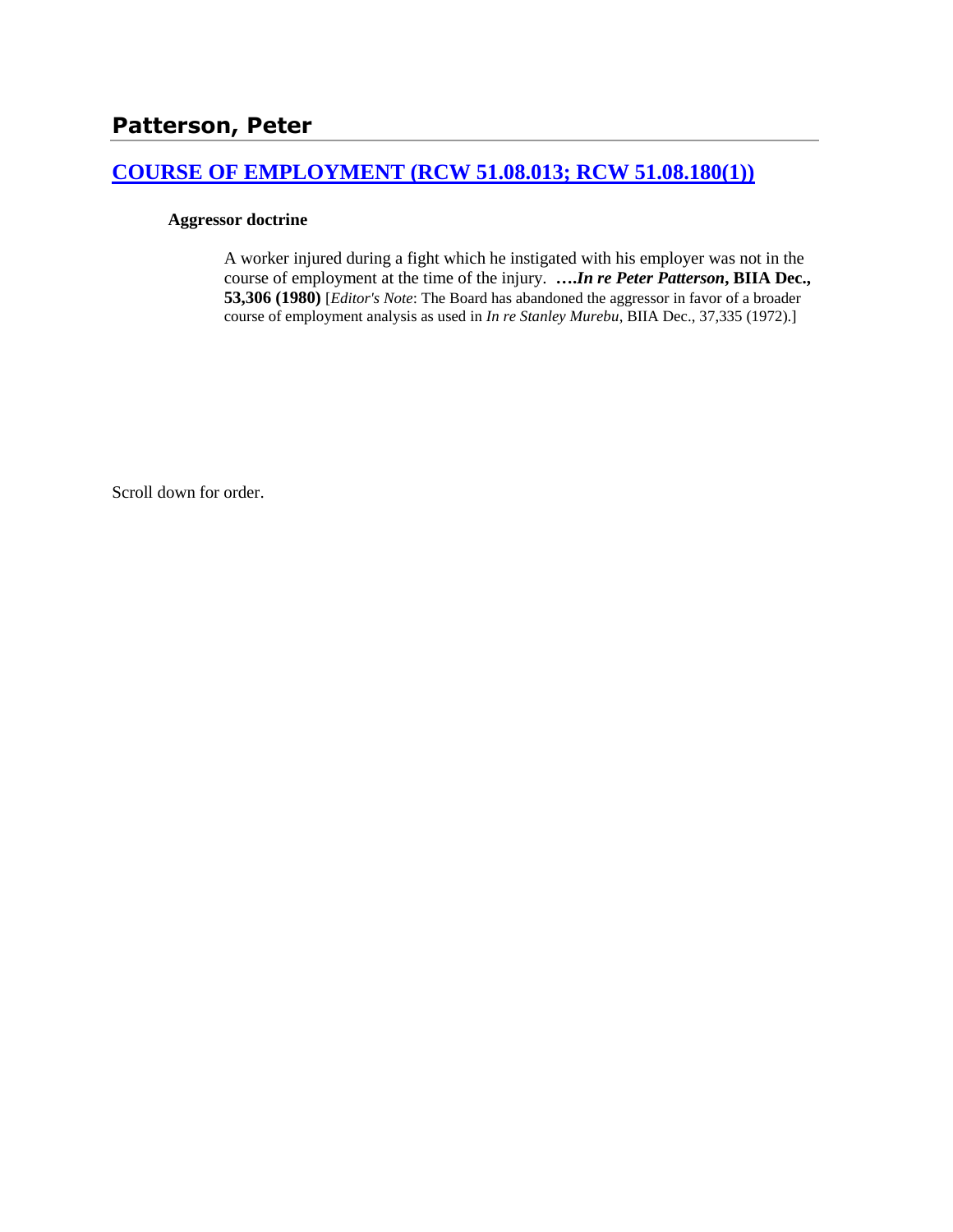#### **BEFORE THE BOARD OF INDUSTRIAL INSURANCE APPEALS STATE OF WASHINGTON**

**)**

**IN RE: PETER EARL PATTERSON ) DOCKET NO. 53,306**

**CLAIM NO. H-382516 ) DECISION AND ORDER**

APPEARANCES:

Claimant, Peter Earl Patterson, by Gerald Casey and Tim Martin

Employer, Lynnwood Home Appliances, by Franco, Asia, Bensussen, Coe & Finegold, per James S. Rogers

Department of Labor and Industries, by The Attorney General, per Kirk Mortensen, Assistant

This is an appeal filed by the claimant on December 8, 1978 from an order of the Department of Labor and Industries dated November 30, 1978 which rejected the claim on the ground that claimant's condition is not the result of an industrial injury as defined by the industrial insurance laws and that at the time of the injury the claimant was not in the course of employment. **AFFIRMED**.

### **DECISION**

Pursuant to RCW 51.52.104 and RCW 51.52.106, this matter is before the Board for review and decision on a timely Petition for Review filed by the claimant to a Proposed Decision and Order issued by a hearing examiner for this Board on February 1, 1980 in which the order of the Department dated November 30, 1978 was affirmed.

The Board has reviewed the evidentiary rulings of the hearing examiner and finds that no prejudicial error was committed and said rulings are hereby affirmed.

The issue in this appeal concerns whether the claimant was in the course of his employment at the time that he sustained an injury on August 29, 1978. The record establishes that Jack Roberts, the owner, communicated words of employment termination to the claimant at approximately 10:30 a.m. on August 29, 1978, and that shortly thereafter a physical struggle ensued between the claimant and the employer with the claimant suffering injuries. The altercation took place while the claimant's final paycheck was being prepared at the request of the claimant and at the direction of the employer.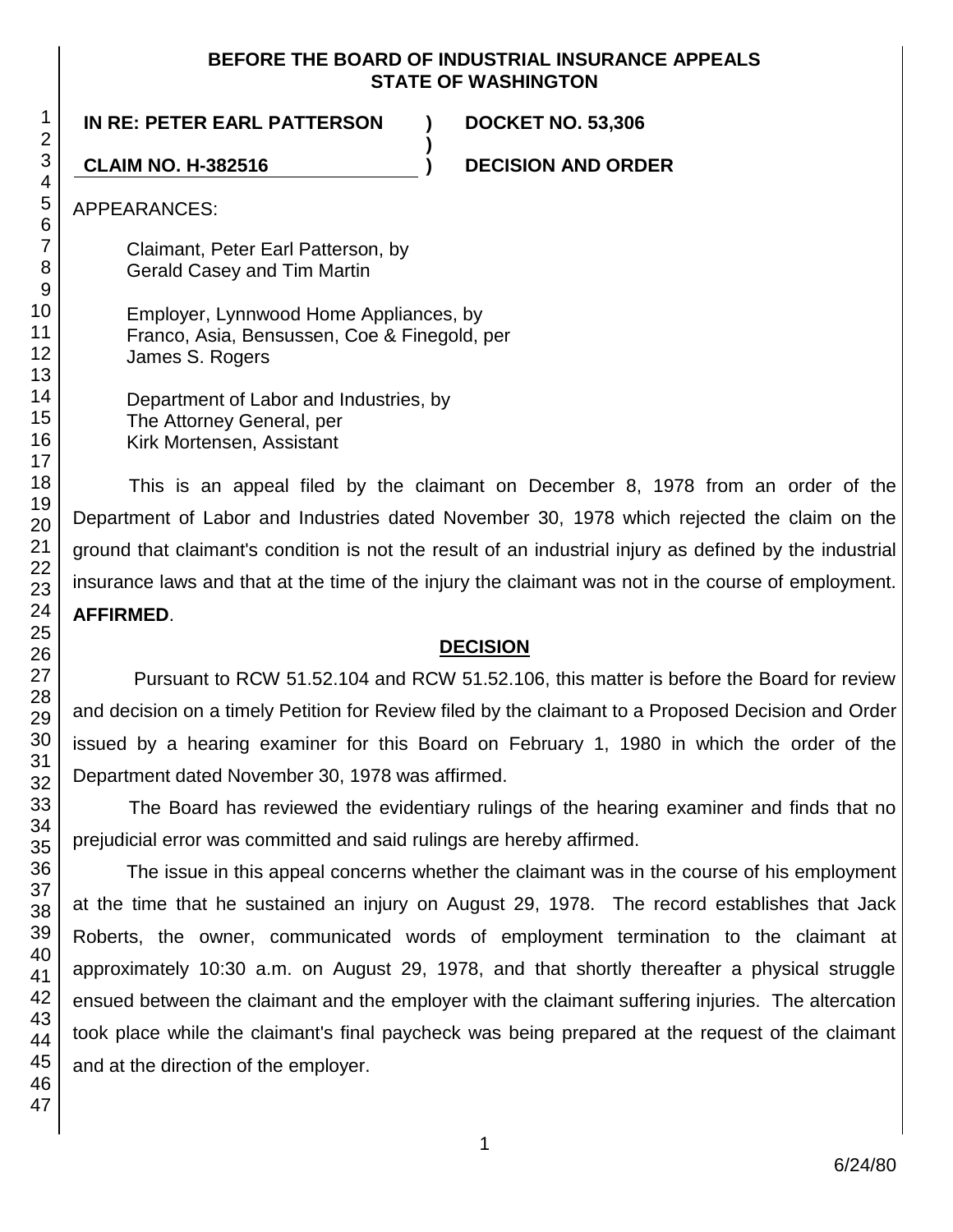Our hearing examiner held that at the time the claimant was injured he was no longer in the "employ" of the employer, having effectively been fired a short time before, and therefore he was not entitled to benefits under the Act for the injuries sustained. The claimant properly pointed out in his Petition for Review that coverage under our Act does not always cease at the moment that the employer communicates words of employment termination, or at the time that the employee notifies the employer that he is quitting. In Perry v. Beverage, 121 Wash. 652 (1922), a logger gave notice to his employer that he desired to quit his employment at the end of that day's shift. At 6:30 p.m., after working hours. Perry attempted to collect his last paycheck. He became embroiled in an argument with his foreman or superintendent and suffered injuries. One of the issues was whether his injury occurred after he had ceased to be an employee. The court quoted, with apparent approval, cases from other jurisdictions in which the courts had stated that the essential elements of the contract of employment were the services rendered by the employee and the right to be paid by the employer and that until an employee is paid for his services the employer-employee relationship may still exist, at least so long as the employee is lawfully on the jobsite premises.

In the instant case, Mr. Patterson had not been paid in full when he was discharged. He asked to be paid before leaving. His employer acquiesced to the request for payment. Under these circumstances, we feel Mr. Patterson was entitled to remain on the jobsite premises until paid, and the employer-employee relationship still existed at the time of the altercation.

The determinative issue, however, is not whether the employer- employee relationship existed, but whether the claimant was in the course of his employment at the time he sustained an injury. If the evidence shows that Mr. Patterson had deviated from the course of his employment due to a willful act on his part, then his injury would not fall within the coverage of the Workers' Compensation Act.

Under the facts represented by this appeal, the alleged willful act which would disqualify the claimant for benefits would be his acting as an aggressor in instigating the altercation in which he and Mr. Roberts engaged.

The testimony concerning which person was the instigator and aggressor is in sharp conflict. Mr. Patterson maintains that it was he who was first stuck by his employer. On the other hand, Mr. Roberts, the employer, claimed that Mr. Patterson called him names, threatened him, threw his glasses at him, and commenced the struggle which found the two men struggling on the floor and eventually found Mr. Roberts' torso being pinned against a refrigerator by Mr. Patterson's head, at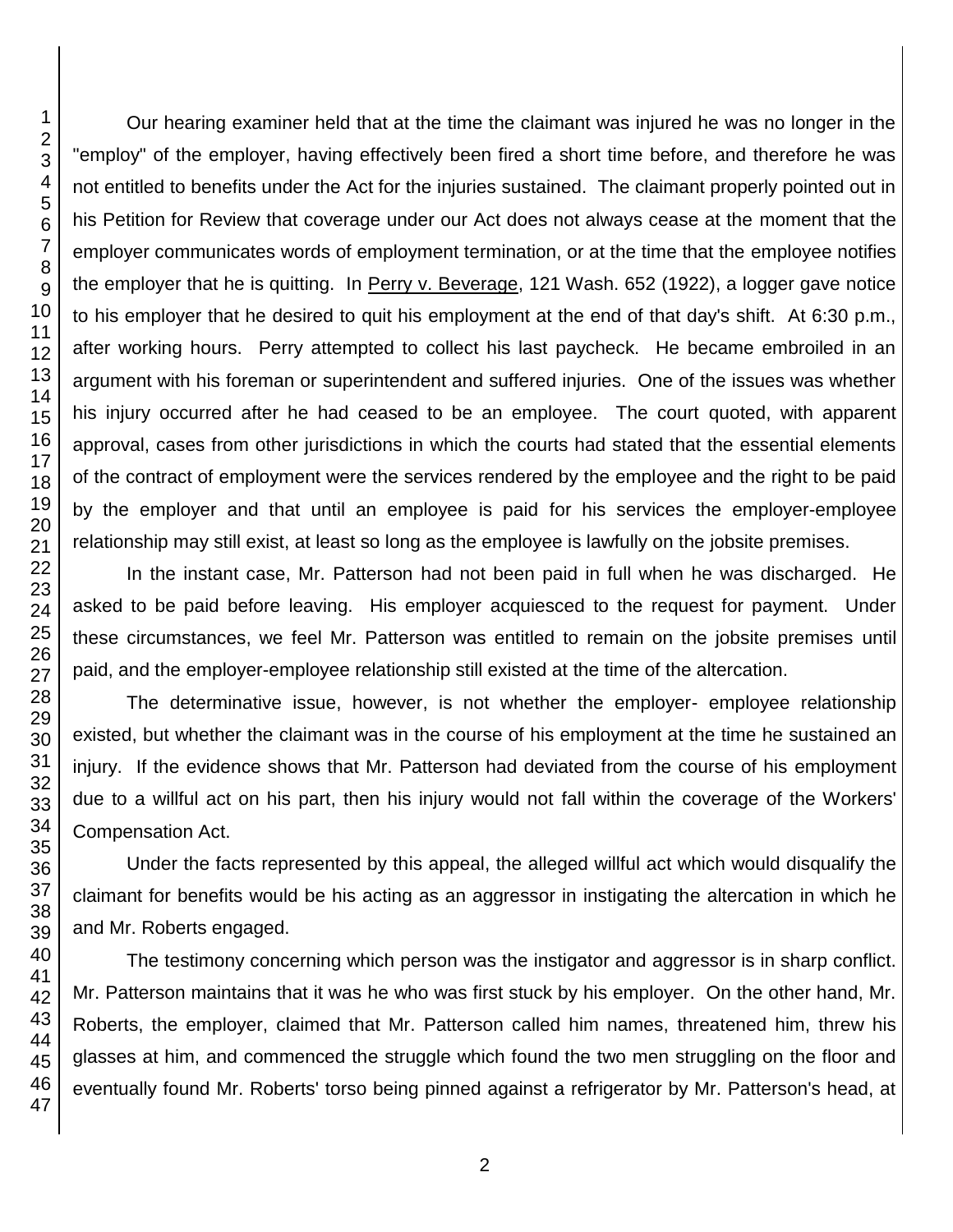which point the altercation was broken up by two nearby persons, who were non-witnesses to the fight.

Apparently no one other than the two participants actually witnessed the beginning of the fight. However, Norma Van Fleet, a book-keeper for the company, testified to her observations of the events immediately preceding the altercation. We doubt that Mr. Roberts was as blameless and objective as his testimony would support if believed in toto. Similarly, the record as a whole does not support that Mr. Patterson's conduct entitles him to be viewed in a favorable light. With particularity, Mr. Patterson was unable to explain or recall his alleged actions immediately following the altercation when he purportedly destroyed a headlight in Mr. Roberts' automobile with his foot. He did not deny the event, he simply could not recall his actions at that point. Yet, he seemed to have an extremely clear picture from his viewpoint of all other events preceding that moment.

Given the testimony of Mrs. Van Fleet, we feel the preponderance of credible evidence establishes that Mr. Patterson in this instance was the primary instigator of the altercation and was the initial aggressor in the fight which led to his injuries.

A substantial majority of jurisdictions in this country now permit benefits to a worker injured in a fight whether he is the aggressor or not, assuming that the subject matter of the fight was related to the work. This is based upon the doctrine that the instigation of the fight by the claimant alone is not enough to deprive his ensuing injuries of the quality of "arising out of employment." Larson, Workmen's Compensation (Desk Ed.) Sec. 11.10, 3-49. In this state, a worker is entitled to benefits under our compensation act if he is injured in the "course of his employment." RCW 51.32.010. "Acting in the course of employment" means that the worker is acting at his employer's direction or in furtherance of his employer's business. RCW 51.08.013. Our statute does not depend on an injury "arising out of employment" as many other jurisdictions do.

It can be argued that a fight between an employee and an employer concerning work-related matters did "arise out of employment", no matter who was the aggressor in the ensuing fight. But it would seem a more difficult hurdle to establish that under the same circumstances, the injuries occurred while "acting in the course of employment" as that term is defined in our Act; especially if the worker was the instigator of the fight. The fight did not occur at the direction of the employer, nor was it in the furtherance of his business. The Board therefore finds that the claimant was not in the course of his employment at the time he instigated the fight with the employer, or, shortly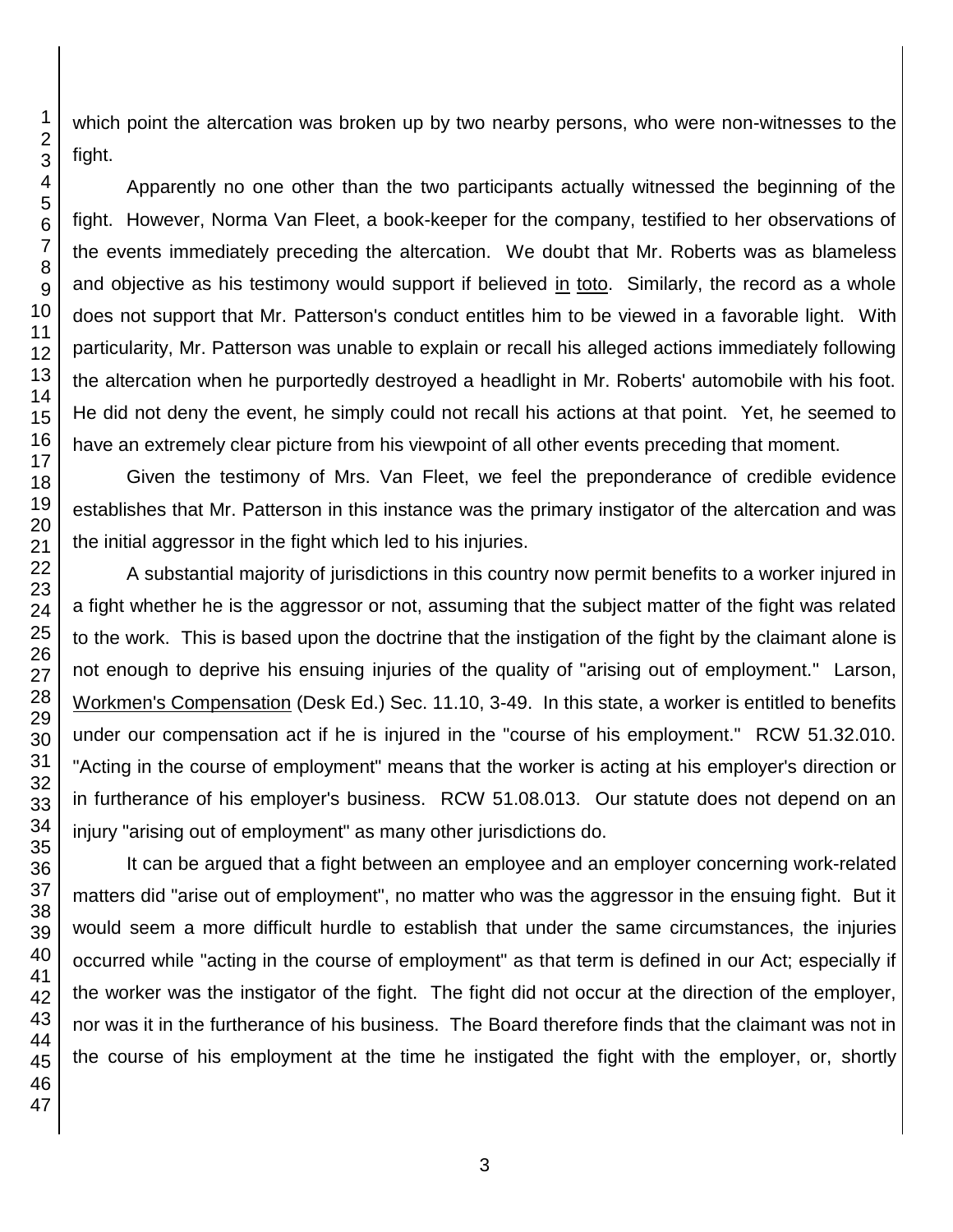thereafter, when he suffered his injuries, and that he had by a willful act deviated from the course of his employment.

# **FINDINGS OF FACT**

After a careful review of the record, the Board finds as follows:

- 1. On September 6, 1978 the claimant, Peter Earl Patterson, filed a report of accident with the Department of Labor and Industries alleging that he had sustained an injury in the course of his employment with Lynnwood Home Appliances on August 29, 1978. On November 30, 1978 the Department entered an order rejecting the claim for the reason that the claimant's condition was not the result of an industrial injury as defined by the industrial insurance laws, and that at the time of injury the claimant was not in the course of employment. On December 8, 1978 the claimant appealed to the Board of Industrial Insurance Appeals and on January 5, 1979 the Board issued an order granting the appeal and directed that proceedings be held on the issues raised by the appeal.
- 2. On August 29, 1978, at approximately 10:30 a.m., the president of the employer corporation, Jack Roberts, informed the claimant of his termination from employment with the company and another employee of the employer was directed to make out a check paying the claimant the balance due and owing to him for services rendered to the employer.
- 3. Before the claimant was given his final paycheck, and while still on the employer's premises, he willingly instigated and incited a physical altercation with Jack Roberts, that Mr. Roberts could not avoid. During the altercation the claimant sustained physical injuries.
- 4. The instigation of the physical altercation was neither at the employer's direction or in furtherance of the employer's business.

# **CONCLUSIONS OF LAW**

Based on the foregoing findings of fact, the Board concludes as follows:

- 1. The Board has jurisdiction of the parties and the subject matter to this appeal.
- 2. At the time the claimant was injured on August 29, 1978, he was not acting in the course of his employment with Lynnwood Home Appliances, within the meaning of RCW 51.08.013, and was therefore not entitled to compensation under the Industrial Insurance Act within the meaning of RCW 51.32.010.